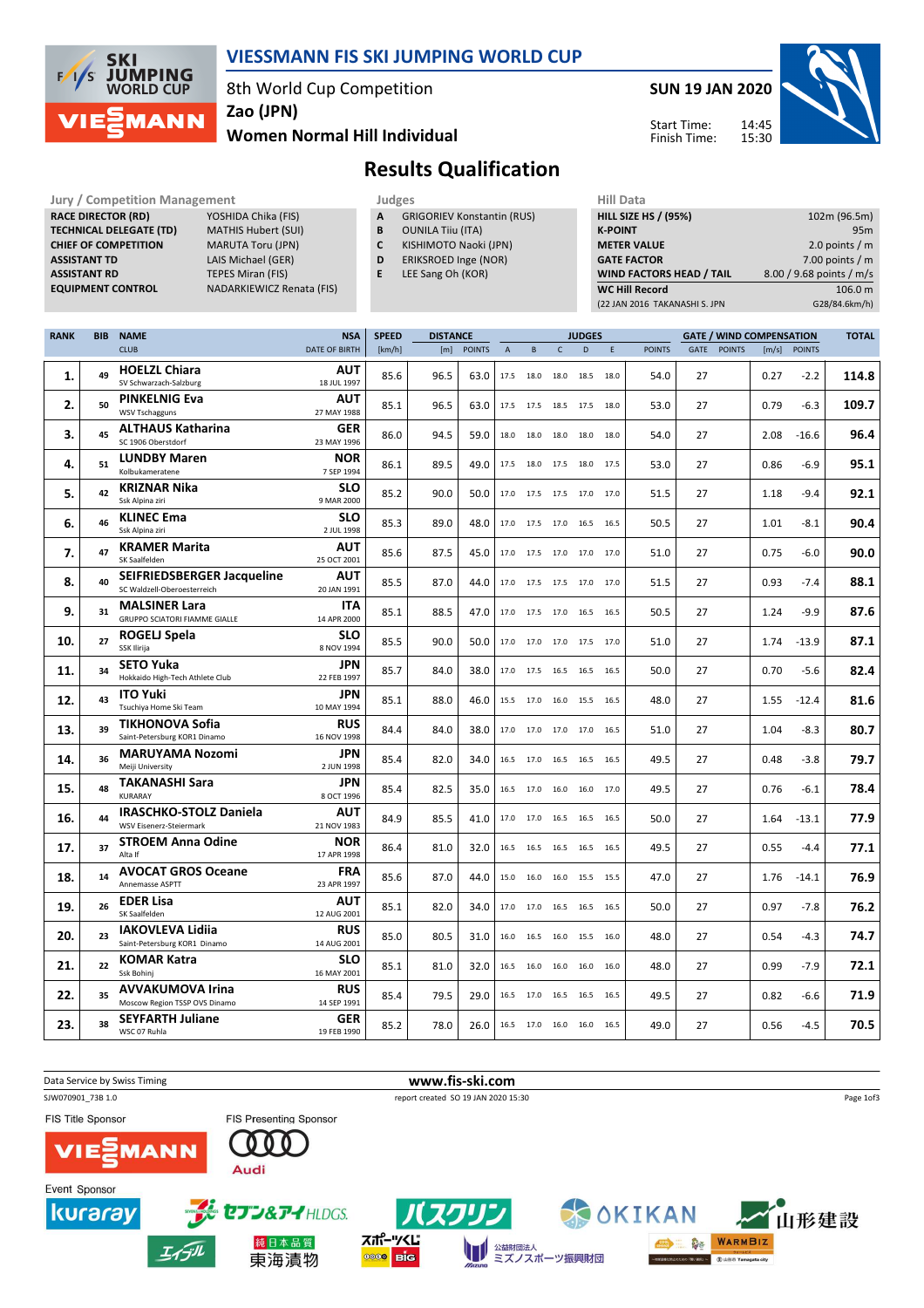

エイデル

東海漬物

### VIESSMANN FIS SKI JUMPING WORLD CUP

8th World Cup Competition

SUN 19 JAN 2020

Start Time: Finish Time:



Women Normal Hill Individual Zao (JPN)

Results Qualification

| <b>RANK</b>          | <b>BIB</b>               | <b>NAME</b>                                                                | <b>NSA</b>                | <b>SPEED</b> | <b>DISTANCE</b> |               |                |                | <b>JUDGES</b> |                                      |      |               | <b>GATE / WIND COMPENSATION</b> |               |         |              |      |  |
|----------------------|--------------------------|----------------------------------------------------------------------------|---------------------------|--------------|-----------------|---------------|----------------|----------------|---------------|--------------------------------------|------|---------------|---------------------------------|---------------|---------|--------------|------|--|
|                      |                          | <b>CLUB</b>                                                                | <b>DATE OF BIRTH</b>      | [km/h]       | [m]             | <b>POINTS</b> | $\overline{A}$ | B              | $\mathsf{C}$  | D                                    | E.   | <b>POINTS</b> | GATE                            | <b>POINTS</b> |         | [m/s] POINTS |      |  |
| 24.                  | 28                       | <b>FREITAG Selina</b><br>Sg Nickelhuette Aue                               | <b>GER</b><br>19 MAY 2001 | 86.0         | 80.0            | 30.0          |                |                |               | 16.5 17.0 16.5 16.5 16.5             |      | 49.5          | 27                              |               | 1.40    | $-11.2$      | 68.3 |  |
| 25.                  | 9                        | <b>MALSINER Manuela</b><br><b>GRUPPO SCIATORI FIAMME GIALLE</b>            | ITA<br>15 DEC 1997        | 85.6         | 76.5            | 23.0          | 16.0           | 16.0           | 15.5          | 16.0                                 | 16.0 | 48.0          | 27                              |               | 0.38    | $-3.0$       | 68.0 |  |
| 26.                  | 29                       | <b>CLAIR Julia</b><br>Xonrupt                                              | <b>FRA</b><br>20 MAR 1994 | 84.6         | 78.0            | 26.0          | 16.0           | 16.0           | 16.0          | 16.0 16.0                            |      | 48.0          | 27                              |               | 0.89    | $-7.1$       | 66.9 |  |
| 27.                  | 13                       | <b>KABLUKOVA Ksenia</b><br><b>Sdushor Start</b>                            | <b>RUS</b><br>16 JUN 1998 | 84.9         | 79.5            | 29.0          |                |                |               | 16.5 16.5 16.5 16.5 16.0             |      | 49.5          | 27                              |               | 1.53    | $-12.2$      | 66.3 |  |
| 28.                  | 16                       | <b>MORAT Lucile</b><br>Courchevel                                          | FRA<br>15 JUN 2001        | 85.7         | 78.5            | 27.0          | 16.5           | 16.0           | 16.0          | 15.5 16.5                            |      | 48.5          | 27                              |               | 1.42    | -11.4        | 64.1 |  |
| 29.                  | 20                       | <b>RUNGGALDIER Elena</b><br><b>GRUPPO SCIATORI FIAMME GIALLE</b>           | ITA<br>10 JUL 1990        | 84.8         | 76.0            | 22.0          |                |                |               | 16.5 16.5 16.0 16.0 16.0             |      | 48.5          | 27                              |               | 0.90    | $-7.2$       | 63.3 |  |
| 30.                  | 25                       | <b>IWABUCHI Kaori</b><br>Kitano Construction Corp. Ski Club                | JPN<br>28 APR 1993        | 85.0         | 74.0            | 18.0          |                | 16.0 16.0 16.0 |               | 16.0                                 | 16.0 | 48.0          | 27                              |               | 0.42    | $-3.4$       | 62.6 |  |
| 31.                  | 24                       | RAJDA Kinga<br>Ss-R Lzs sokol szczyrk                                      | POL<br>22 DEC 2000        | 84.3         | 73.5            | 17.0          | 16.0           | 16.0           | 16.0          | 16.0                                 | 16.0 | 48.0          | 27                              |               | 0.31    | $-2.5$       | 62.5 |  |
| 32.                  | 21                       | <b>BRECL Jerneja</b><br>SSK Mislinja                                       | <b>SLO</b><br>9 AUG 2001  | 84.8         | 78.0            | 26.0          | 16.5           | 17.0 16.0      |               | 16.0 16.0                            |      | 48.5          | 27                              |               | 1.64    | $-13.1$      | 61.4 |  |
| 33.                  | 30                       | <b>WUERTH Svenja</b><br>SV Baiersbronn                                     | <b>GER</b><br>20 AUG 1993 | 85.9         | 75.5            | 21.0          | 16.0           | 16.0 15.5      |               | 15.0 15.0                            |      | 46.5          | 27                              |               | 0.78    | $-6.2$       | 61.3 |  |
| 34.                  | 17                       | KOBAYASHI Yuka<br>Chintai Ski Club                                         | JPN<br>16 MAY 1994        | 85.0         | 75.0            | 20.0          |                |                |               | 15.5 15.5 15.5 15.5 15.0             |      | 46.5          | 27                              |               | 0.84    | $-6.7$       | 59.8 |  |
| 35.                  | 41                       | <b>OPSETH Silje</b><br>IL Holevaeringen                                    | <b>NOR</b><br>28 APR 1999 | 85.2         | 71.5            | 13.0          |                |                |               | 16.0 16.0 16.0 15.5 16.0             |      | 48.0          | 27                              |               | 0.31    | $-2.5$       | 58.5 |  |
| 36.                  | 8                        | <b>VOROS Virag</b><br>Koszegi SE                                           | HUN<br>12 JUL 1999        | 85.0         | 68.5            | 7.0           |                |                |               | 15.5 16.0 15.5 15.5 15.5             |      | 46.5          | 27                              |               | $-0.50$ | 4.8          | 58.3 |  |
| 37.                  | 33                       | <b>GOERLICH Luisa</b><br>WSV 08 Lauscha                                    | <b>GER</b><br>21 DEC 1998 | 85.1         | 74.0            | 18.0          | 16.5           | 16.5 16.0      |               | 16.0                                 | 16.0 | 48.5          | 27                              |               | 1.24    | $-9.9$       | 56.6 |  |
| 38.                  | 32                       | <b>REISCH Agnes</b><br>Wsv Isny                                            | <b>GER</b><br>11 OCT 1999 | 85.6         | 72.0            | 14.0          | 16.0           | 15.5 16.0      |               | 15.0 16.0                            |      | 47.5          | 27                              |               | 0.62    | $-5.0$       | 56.5 |  |
| 39.                  | 18                       | <b>KYKKAENEN Julia</b><br><b>KL SkiJumping Team</b>                        | <b>FIN</b><br>17 APR 1994 | 84.3         | 70.0            | 10.0          |                |                |               | 16.0 16.5 15.5 15.5 16.0             |      | 47.5          | 27                              |               | 0.17    | $-1.4$       | 56.1 |  |
| 40.                  | $\mathbf{1}$             | <b>TWARDOSZ Anna</b><br>PKS Olimpijczyk Gilowice                           | POL<br>12 APR 2001        | 85.3         | 71.5            | 13.0          |                | 15.5 15.5 16.0 |               | 16.0                                 | 16.0 | 47.5          | 27                              |               | 0.65    | $-5.2$       | 55.3 |  |
|                      |                          |                                                                            |                           |              |                 |               |                |                |               |                                      |      |               |                                 |               |         |              |      |  |
| <b>Not Qualified</b> |                          | <b>INDRACKOVA Karolina</b>                                                 | <b>CZE</b>                |              |                 |               |                |                |               |                                      |      |               |                                 |               |         |              |      |  |
| 41.                  | 3                        | Jkl Desna<br><b>SZWAB Joanna</b>                                           | 26 AUG 1997<br><b>POL</b> | 84.7         | 71.0            | 12.0          | 15.5           |                |               | 15.0 15.5 15.5 15.5                  |      | 46.5          | 27                              |               | 0.49    | $-3.9$       | 54.6 |  |
| 42.                  | 12                       | AZS Zakopane<br><b>RAUTIONAHO Jenny</b>                                    | 17 FEB 1997<br>FIN        | 83.8         | 71.0            | 12.0          | 16.0           | 15.5 15.5      |               | 15.5 16.0                            |      | 47.0          | 27                              |               | 1.52    | $-12.2$      | 46.8 |  |
| 43.                  | $\overline{7}$           | Ounasyaaran Ski club                                                       | 26 JUL 1996<br><b>ITA</b> | 84.9         | 69.0            | 8.0           |                | 15.5 15.0 15.0 |               | 15.0 15.0                            |      | 45.0          | 27                              |               | 0.86    | $-6.9$       | 46.1 |  |
| 44.                  | $\overline{\phantom{a}}$ | <b>AMBROSI Martina</b><br>U.S. DOLOMITICA A.S.D.<br><b>NORSTEDT Astrid</b> | 7 APR 2001                | 84.7         | 69.5            | 9.0           | 16.0           |                |               | 16.0 15.5 15.5 16.0                  |      | 47.5          | 27                              |               | 1.35    | $-10.8$      | 45.7 |  |
| 45.                  | 4                        | If Friska Viljor                                                           | <b>SWE</b><br>19 JUN 2001 | 84.0         | 69.0            |               |                |                |               | 8.0   15.5 15.5 15.0 15.5 14.5       |      | 46.0          | 27                              |               | 1.16    | $-9.3$       | 44.7 |  |
| 46.                  | 19                       | <b>MAKHINIA Irma</b><br>Gbu Csp sochi                                      | <b>RUS</b><br>6 SEP 2002  | 84.7         | 66.5            | 3.0           |                |                |               | 16.0 15.5 15.0 15.0 15.5             |      | 46.0          | 27                              |               | 0.85    | $-6.8$       | 42.2 |  |
| 47.                  | 11                       | <b>BRAATEN Ingebjoerg Saglien</b><br><b>Etnedal Skilag</b>                 | <b>NOR</b><br>20 SEP 1999 | 85.1         | 67.5            | 5.0           |                |                |               | 15.5    14.5    14.5    13.5    15.5 |      | 44.5          | 27                              |               | 0.94    | $-7.5$       | 42.0 |  |
| 48.                  | 10                       | <b>KONDERLA Nicole</b><br>Wss Wisla                                        | <b>POL</b><br>8 DEC 2001  | 85.1         | 66.0            | 2.0           |                |                |               | 14.5    14.5    14.5    14.0    15.0 |      | 43.5          | 27                              |               | 0.65    | $-5.2$       | 40.3 |  |
| 49.                  | 15                       | <b>FORSSTROEM Susanna</b><br>Lahti Ski club                                | FIN<br>19 APR 1995        | 84.8         | 74.5            | 19.0          |                |                |               | 9.0 9.5 10.0 8.5                     | 9.0  | 27.5          | 27                              |               | 1.18    | $-9.4$       | 37.1 |  |
| 50.                  | 5                        | <b>PARK Guylim</b><br>Alpensia Resort                                      | KOR<br>27 FEB 1999        | 84.9         | 64.5            | $-1.0$        |                |                |               | 15.0  14.5  15.0  14.5  15.5         |      | 44.5          | 27                              |               | 0.89    | $-7.1$       | 36.4 |  |



**Die** 0000

■■ 公益財団法人<br>ミズノスポーツ振興財団

**AS DISTRICTS**